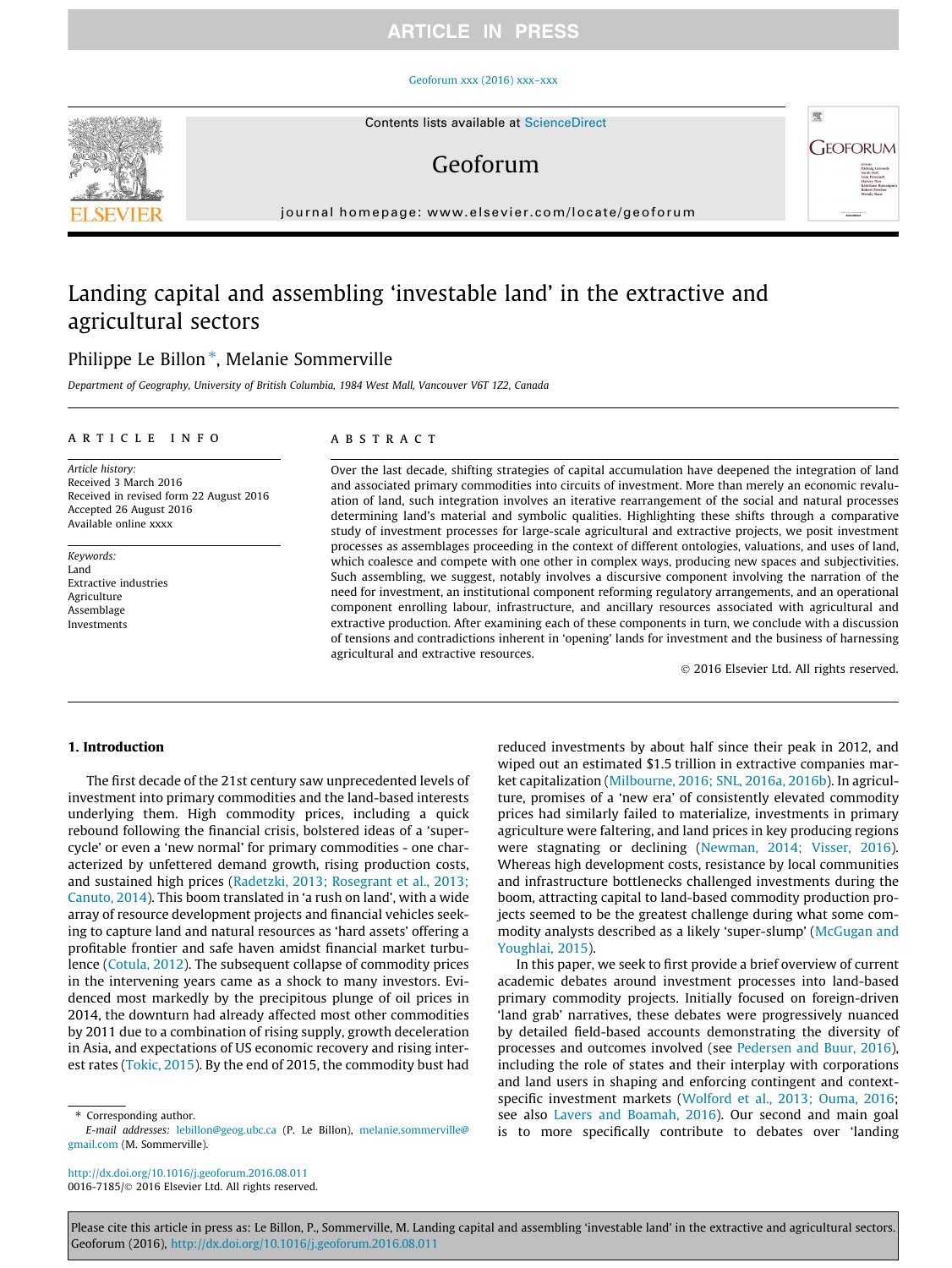investments' through a comparison of large-scale agricultural and extractive investment projects. We undertake such comparison for three purposes. First, the literature on land-based investments has been largely dominated by studies of the agricultural sector; we thus seek to focus on the extractive sectors and compare the specificities of these sectors with those of the better-studied agricultural sector. Second, the comparison may help to better identify some of the tensions and contradictions of investment processes, by broadening consideration of the range of contexts in which they take place. Third, such a comparison is both pertinent and timely given the many parallels and interdependencies between the agricultural and extractive sectors – in terms of the way these sectors are theorized, in their practical operations, and in their implications for resource-dependent countries and rural communities (Bebbington et al., 2008; Bridge, 2009; Peluso and Lund, 2011). As we discuss further below, there are some suggestions that the two sectors are becoming ever more tightly interlinked.

The global agriculture and extractives sectors are indeed characterized by growing spatial overlaps and interpenetration, thereby exacerbating the tensions between the two as distinct but interconnected paths of economic development (Slack, 2013; Cuba et al., 2014). Yet, these two sectors are also very different, with distinct ownership, access, and utilization patterns (Bridge, 2002; Bury, 2005), as well as socio-environmental impacts (Hilson, 2002a, 2002b; Greer et al., 2011; Torrez, 2011). Modes of exclusion regulating ownership, restricting access and shaping patterns of utilization are generally considered to be more easily implementable for extractive projects than for agricultural ones, due to the existence of 'choke points' including more limited areas to control, more complex infrastructure to deploy, and harder to access markets (Li, 2014). These criteria, however, vary widely among extractive sectors. The gold sector, for example, frequently sees violent forms of exclusion and the ostracization of artisanal mining, yet such practices remain widespread given their importance for rural livelihoods, the vast areas with alluvial gold deposits, and the ease of access to both means of production and markets (Tschakert, 2009). Whereas in both sectors land can be considered a 'real estate' storing value and a 'production asset' generating commodities, agriculture involves renewable commodities, in contrast to mineral extraction (Fairbairn, 2014b). Although the techno-geological complexes involved in extractive sectors create significant risks as well as difficult to calculate outcomes (indeed some are literally 'explosive', see Watts, 2015), extractive resources are often considered 'dormant', in contrast with the liveliness of agricultural products that actively invoke biological cycles of growth, are weather and soil-dependent, and are vulnerable to pest and disease. This in turn makes farming a highly unpredictable affair even at the production stage (see Ouma, 2016). Finally, agriculture will value topsoil and, in selective manners, integrate local communities as crucial project inputs, but these are generally considered as costs and liabilities by extractive companies, notably with regard to community relocation and compensation, as well as environmental impacts and reclamation (Watts, 2005).

Agriculture and the extractives sector may not only differentially integrate or displace rural populations, they also frequently compete over access to key input resources, in particular water (Slack, 2013; IMDC, 2014; Oxfam America, 2014). While agriculture is increasingly reliant on extractive activity for the provision of agricultural nutrients and energy inputs, extractive activities may also reduce the productivity of adjacent agricultural land, notably through their environmental impacts (IMDC, 2014). Moreover, recent investment streams have forged still closer ties between the agriculture and extractives sectors, facilitated by the sectors' joint inclusion in certain financial vehicles and the redeployment of capital accumulated in one sector in the other. Indeed,

some analysts suggest that the boom-bust cyclicality of the extractive sector is increasingly replicated in agriculture, in part due to the increasing production of biofuels as an interconnected resource (Carter et al., 2011; De Gorter et al., 2013). As discussed below, this tight interlinking between the extractive and agricultural sectors can in part be tied to underlying processes of financialization affecting both sectors, while distinctions between and within the sectors notably reflect the particular ''modalities, processes and practices of financial economization that have reworked organizations ..., economic relations, labour and nature in particular geographical contexts and at particular historical conjunctures" (Ouma, 2016: 91).

To further explore these distinctions and explain the active processes through which investment capital comes to be inscribed in land and commodity production - as well the tensions and instabilities that may scupper the accumulative ambitions of investors and asset managers - we use the concept of assemblage. Analytically, the concept of assemblage generally consists of a set of interactions between heterogeneous components, including diverse human and institutional actors, fields of knowledge and representation, technologies and inscription devices, and material landscapes and geological formations (Anderson et al., 2012; Swanton, 2013). The concept can thus highlight the specific spatialities, temporalities and materialities of investment processes. Concurrently, the concept of assemblage allows for attention to context, contingency, and alternative possibilities, thereby helping to avoid the naturalization of sociospatial forms and processes while accounting for ''the specific ways in which orders emerge and endure across differences and amid transformations" (Anderson et al., 2012: 176). As such, assemblage contrasts with the greater stability and control-oriented concept of the apparatus, or dispositif (Foucault, 1980), and gives more attention to the ''hard work required to draw heterogeneous elements together, forge connections between them and sustain these connections in the face of tension"  $(Li, 2007: 264).$ <sup>1</sup>

Among the first to use the term assemblage for land-based primary commodity investment projects, Bridge (2003: 61) conceptualises direct investment in mining ventures as ''a politicaleconomic process involving the assemblage of a package of rights (to land, water, pollution permits, etc.), [which] can be an effective vehicle for tracing through the impacts of industrial restructuring on local environments". Using the term assemblage for his critique of the naturalization of narratives about 'global land grab' processes, Dwyer (2011: 4) argues that ''transnational land deals are not merely about accessing 'available' land, but about changing the imbrication between land, labour and productivity all together as a single assemblage". Sassen (2013: 52), in turn, takes a more structural perspective by focusing her analysis on the ''type of governance embedded in larger structural processes shaping our global modernity'', posits that the resulting assemblage of practices, norms, and shifting jurisdictions may have greater effects on investments processes than the ''explicit governance instruments for regulating land acquisitions". In contrast, Li (2014: 589) takes a more practice-oriented perspective, drawing attention to the diversity (and agentic qualities) of assemblage components, and understanding the ''resourceness" of land for global investment as an ''assemblage of materialities, relations, technologies and discourses that have to be pulled together and made to align''. In his detailed account of fruit exports from Ghana, Ouma (2015) similarly stresses the practical dimensions involved in assembling primary commodity production markets. The term assemblage has thus been used with different meanings across some of the

Please cite this article in press as: Le Billon, P., Sommerville, M. Landing capital and assembling 'investable land' in the extractive and agricultural sectors. Geoforum (2016), <http://dx.doi.org/10.1016/j.geoforum.2016.08.011>

 $1$  The original French term of agencement better captures such attention to agency (Deleuze and Guattari, 1988; Muniesa et al., 2007; Ouma, 2015).